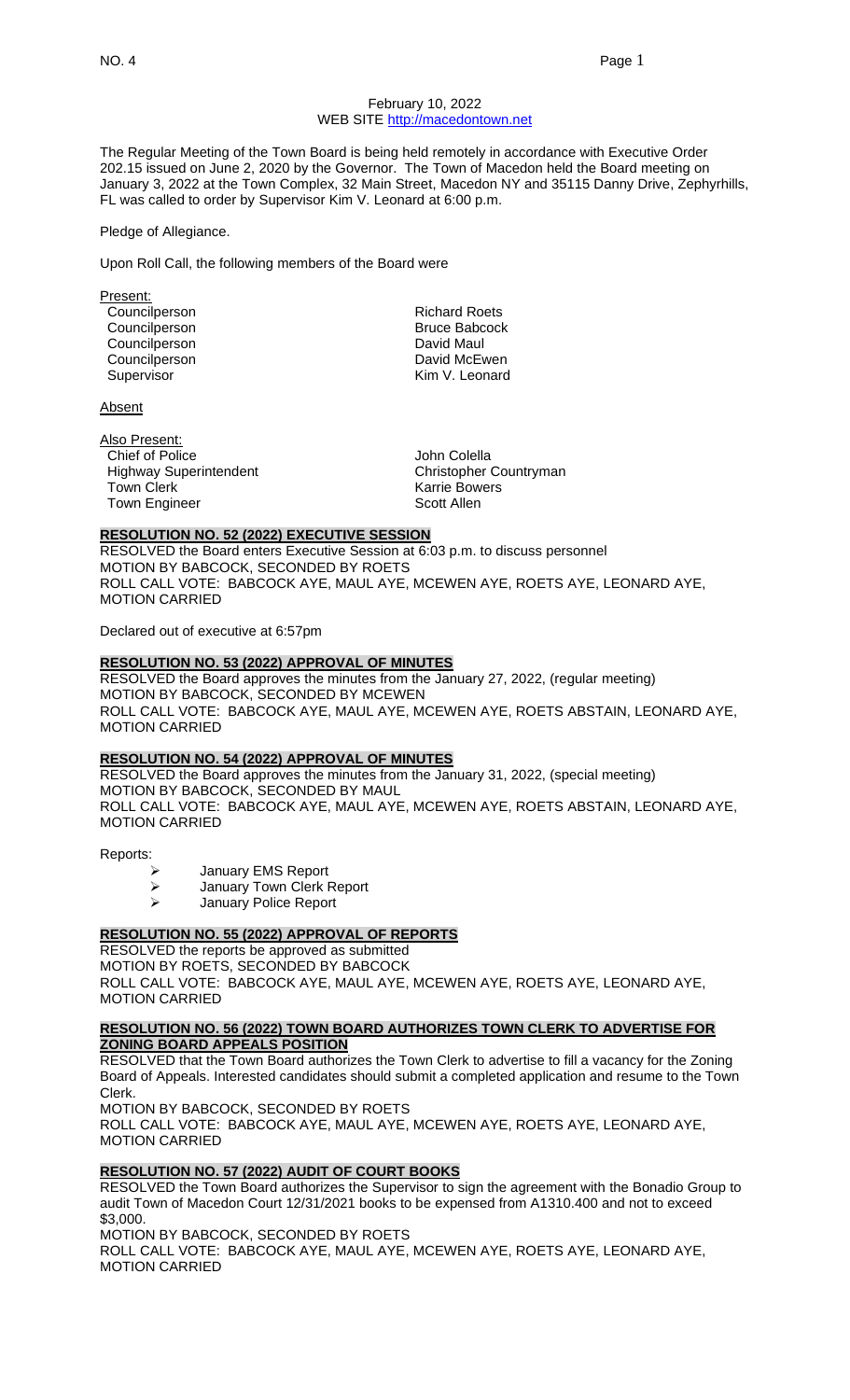#### **RESOLUTION NO. 58 (2022) COMMUNITY DEVELOPMENT BLOCK GRANT (CDBG) CARES ACT FUNDING**

RESOLVED, that the Supervisor of the Town of Macedon, Wayne County, New York, is hereby authorized as the official representative of the Town of Macedon to execute and submit an Application for Community Development Block Grant CARES Act funding to the administrative agency for the Fiscal Year 2022 program, all understandings and assurances contained therein, and is hereby directed and authorized to act in connection with the submission of the application and to provide such additional information as may be required.

MOTION BY ROETS, SECONDED BY BABCOCK

ROLL CALL VOTE: BABCOCK AYE, MAUL AYE, MCEWEN AYE, ROETS AYE, LEONARD AYE, MOTION CARRIED

## **RESOLUTION NO. 59 (2022) CORRECTION OF ADMINISTRACTIVE ERROR ON ZONING MAP**

WHEREAS, upon review of the Town of Macedon Zoning Map, the Town of Macedon Zoning Officer has found a possible error relative to the parcel of land known as Erie Macedon Landing 1125 Marina Parkway, Tax Parcel ID number 62112-00-267143 (hereafter referenced as "Subject Parcel"), AND WHEREAS, the Town Zoning Officer then researched the zoning history on the Subject Parcel, to determine a timeline of events relative to actions taken on the property by the Town, AND WHEREAS, as a result of a thorough search of all available Town Documents and records, the

Town Zoning Officer has made the following findings:

- 1. The Subject Parcel was rezoned by the Town Board on May 28, 1987 via Resolution 110-87 from ORM to R-12 with a Cluster Development (CD),
- 2. The rezoning approval was to enable a mixed-use project, which included construction of a marina facility with a building and docks, as well as multi-family dwelling units, totaling an allowed maximum unit of 200 with maximum building heights of 30 feet, as documented on an engineering site plan prepared by Sear Brown Associates, Map Number 3456-01, titled "The Landings at Macedon" dated April 1987.
- 3. Official zoning maps prepared by MRB Group subsequent to the 5/28/87 rezoning approval, dated from June 1987 through September of 2000, all depicted the Subject Parcel as zoned "CD" cluster development.
- 4. In 2005, the town zoning map was redrafted into a new digital format by CHA Engineers, and adopted by the Town Board on 7/28/05 via Resolution 226-05. At that time, it had been determined that the zoning on the Subject Parcel was changed from "CD" to "ORM". This change was not consistent with the redrafting process in 2005, which was only intended to prepare a modern GIS compatible version of the Town Zoning Map. It was not intended to rezone any parcel of land.
- 5. There was no public hearing or official action taken by the Town Board to rezone the Subject Parcel from "CD" to "ORM" at any point subsequent to the Board Resolution (110-1987).
- 6. There is no zoning district known specifically as "CD" Cluster Development, or R-12 in the current 2022 Town Zoning ordinance.
- 7. The zoning of the Subject Parcel is consistent with R-22, since this is the zoning district in the Town Code enabling Cluster Development, Multi-Family Development, and the operation of a Marina as a Public Facility, as the prior zoning maps and resolutions authorized.

NOW THEREFORE BE IT RESOLVED, the Town Board hereby finds that the identification of the Subject Parcel as being zoned "ORM" on the 7/28/2005 zoning map was an administrative error, AND BE IT FURTHER RESOLVED, the Town Board further finds that the Subject Parcel was previously

and is currently zoned as R-22; AND BE IT FURTHER RESOLVED, the Town Board directs the Zoning Officer to make necessary

administrative corrections to the Official Town Zoning Map to denote the zoning of the Subject Parcel as R-22.

MOTION BY ROETS, SECONDED BY MAUL ROLL CALL VOTE: BABCOCK AYE, MAUL AYE, MCEWEN AYE, ROETS AYE, LEONARD AYE, MOTION CARRIED

## **ABSTRACT NO. 3 (2022)**

|          | 2022 # 127-215 | \$148,613.35 |
|----------|----------------|--------------|
| 2022#6-8 |                | 300.00       |

\_\_\_\_\_\_\_\_\_\_ \$148,913.35

## **RESOLUTION NO. 60 (2022) PAYMENT OF CLAIMS**

RESOLVED the bills be paid as audited. MOTION BY MAUL, SECONDED BY ROETS ROLL CALL VOTE: BABCOCK AYE, MAUL AYE, MCEWEN ABSTAIN, ROETS AYE, LEONARD AYE, MOTION CARRIED

Roundtable:

- Highway Superintendent Countryman stated that the highway department are up to 59 runs and started clearing the area between the sewer plant and the Court building.
- Police Chief stated the Police Department successfully passed their assessment and will be receiving their accreditation.
- The Town has N95 masks and if any resident is in need of masks to please come to the Town Hall • Supervisor asked the Board based on Governor Hochul mask mandate being lifted as of February 10, 2022 and if the
- Town can take down the mask signs. The Board was in agreement that the signs can come down.